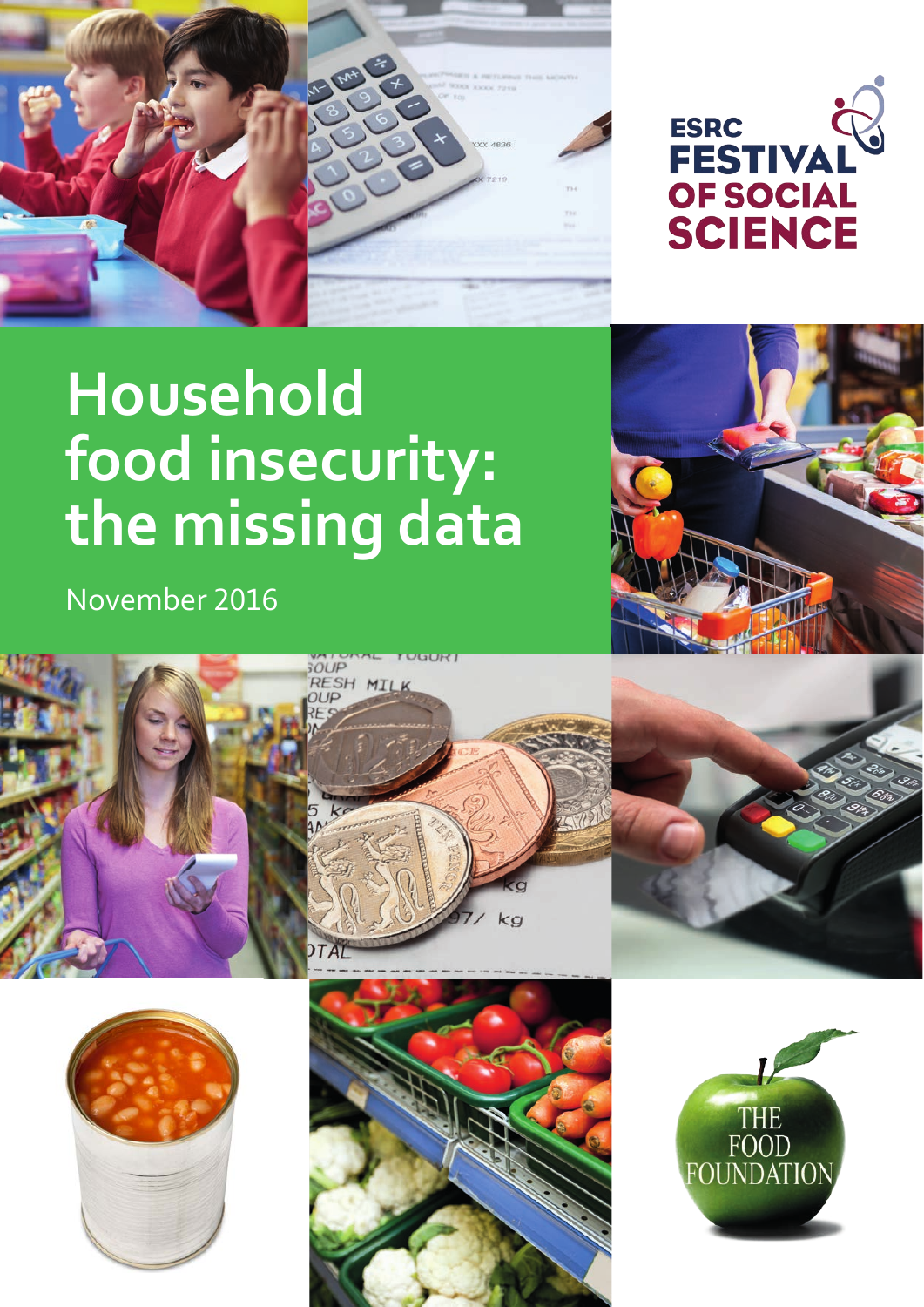The rapid rise in demand for food aid, as reflected in routine data collected on food bank usage in the Trussell Trust Foodbank Network, has raised questions about how many people face insecure access to food and experience periods of going without food.

Insecure and insufficient access to enough food to meet needs is not currently measured in any routine survey in the UK. This briefing focuses on this problem of household food insecurity, adopting the definition that this is "when an individual or household has insufficient or insecure access to food due to resource constraints" – in other words, when people do not have enough money for sufficient amounts or quality of food, or the worry that this may happen in the future.

A large body of evidence has shown that household food insecurity increases the risk of poor health. Outcomes associated with household food insecurity include: inadequate nutrient intake, micronutrient deficiencies, malnutrition and diet-related chronic disease. Household food insecurity also compromises disease management. Going without food, or the worry one may do so, also takes a toll on mental health. Unsurprisingly, children who grow up in households where food is scarce have poorer development and poorer health in the long term.

Household food insecurity is closely tied to adequacy of household income and demands on household financial resources; these include housing, health costs, and large families. A lack of savings is also associated with a risk of food insecurity. However, because lower income households manage scarce resources in different ways and have different (often unobserved) demands on these resources, no single proxy measure for income or financial resources captures household food insecurity; this is why measurement tools should focus on asking people directly about their *experiences* of going without food due to resource constraints.

Similarly, while malnutrition and nutrient intake inadequacy are possible outcomes of household food insecurity, these are not necessary outcomes, as these depend on how prolonged and severe experiences of food insecurity are, how individuals and households manage their food insecurity, and when dietary measurements are taken relative to when household food insecurity was experienced. On the other hand, the prevalence of poor nutrition intakes is widespread in the population for reasons other than resource constraint. This is why measures of dietary intake and nutritional status are also insufficient indicators of household food insecurity.

Thus, neither the material nor nutritional status of a household is an adequate proxy indicator of household food insecurity.



## **Figure 1: Food Insecurity: What data are available?**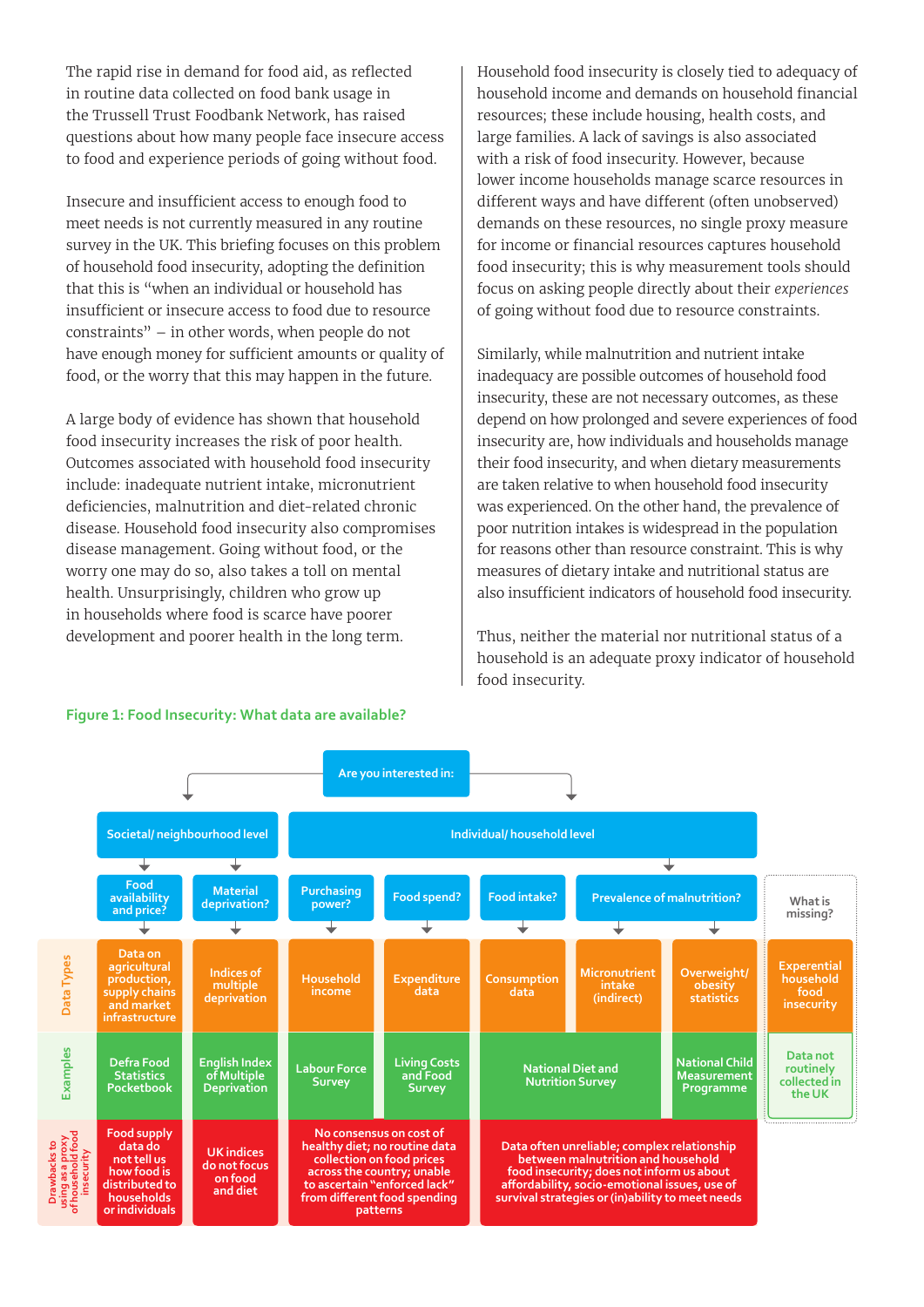Data on household food insecurity is not currently collected through any routine national survey in the UK. One of several internationally validated tools could readily be added to existing survey instruments (e.g. the Health Survey for England and devolved equivalents, or the UK-Wide Living Costs and Food Survey) at a marginal cost.

The USDA's Household Food Security Module, routinely used in the United States of America and Canada (with adaptations), consists of 18 questions; 10 aimed at the household/adults in the household, and an additional eight questions that specify children's experiences. The module includes skip patterns, however, so households who are food secure are rarely asked more than three or five questions. The survey tool captures the severity of food insecurity experienced by a household, and by differentiating between the experiences of adults and children can provide critical insights into the environment where nominally food secure children live: if children live in homes where parents/guardians report food supplies running out and being unable to meet their own food needs they will likely suffer the effects of stress.

The United Nations' Food Insecurity Experience Scale - recently applied in the UK as part of the UN's global Voices of the Hungry project but with a small sample size ( $n = 1,000$ ) - is a similar but more compact tool, which utilises a maximum of eight questions.

## **The value of qualitative data**

Neither of these tools captures all dimensions of food insecurity, particularly those that first impact marginally food insecure households: the inability to acquire the correct mix of foods needed for a healthy or culturally sensitive diet; the ability to participate in the social aspects of meals - such as having children's friends and relatives round to eat; or low-level anxiety which can impact on individuals' physical and mental well-being. The two tools above also do not capture how people meet their dietary needs, and whether they do so in socially acceptable ways.

In order to explore these issues and capture the lived experiences of food insecure people, the routine collection of quantitative data on food insecurity should be complemented with regular qualitative research programmes.